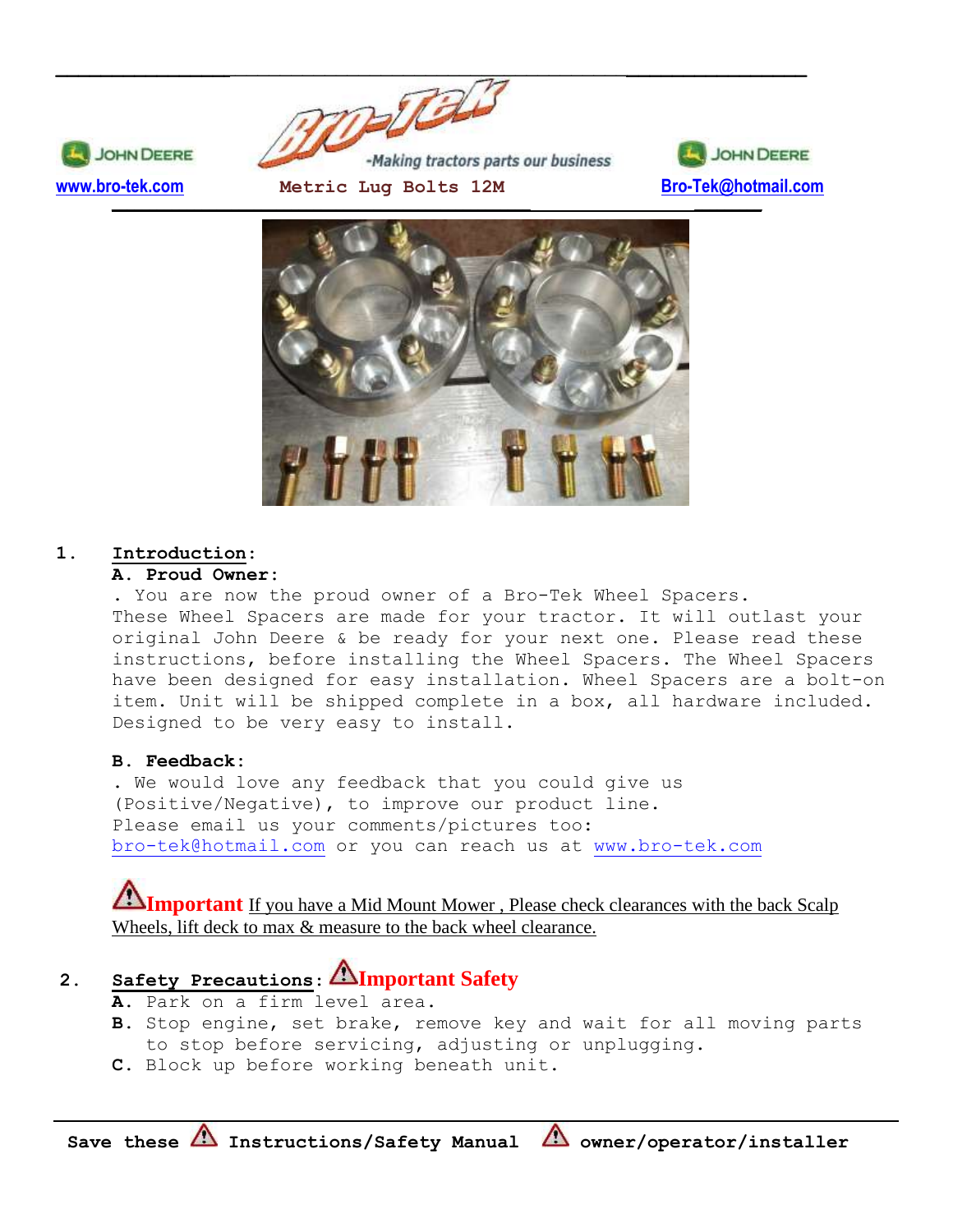

### **3. Tools/torque/Parts required**:

**A. Socket** 24mm, 17mm, 3/4", 5/8" & 11/16" **B. Torque wrench** (capacity rating range 0-130 Lb-Ft). **C. Floor Jack & Jack stands. D.** Pry-bar or round pipe (see pic below). **E.** Loctite, Medium Strength Thread locker (Blue)

#### **4. Assembly Instructions:**

**A. Once you have followed the safety precautions & have removed the Wheel Spacers from its packaging, please take notes of all the parts & follow the assembly instruction.**

**B. Free up work place of all disturbances & clutter. Take your time installing it (This can normally be done by one person in 20 to 35 minutes).**

**C. Before lifting, with the jack, the JOHN DEERE, break loose the nuts on the rear wheels, this will help out.**

**D. Jack up & place the jack stand on the JOHN DEERE. (Ref to owner's manual)**

**Jack stands must be stable/secure place on the JOHN DEERE/ground**

**E.It's now the time to remove the tire.**

**Caution** if you have loaded tires and haven't taken them off before then beware, they can be VERY heavy. Make sure that the jack stands are stable before removing the wheel.

**F.The factory bolts treads are 12mmx1.25 tread, If we have supplied new Lug bolt 12mmx1.25 use these to install the spacer to the axle, if not reuse the factory OEM lug bolt.(5 bolt pattern normally reuse , the other 6bolt pattern new Lug bolt supplied)**

**Now is a good time to test fit the spacer to the Axle & then to the wheel rim. The spacer should make full contact to the axle; it's much easier to sort any problems without having anything bolted down. If everything looks good add some Loctite to 5 or 6 bolt** ,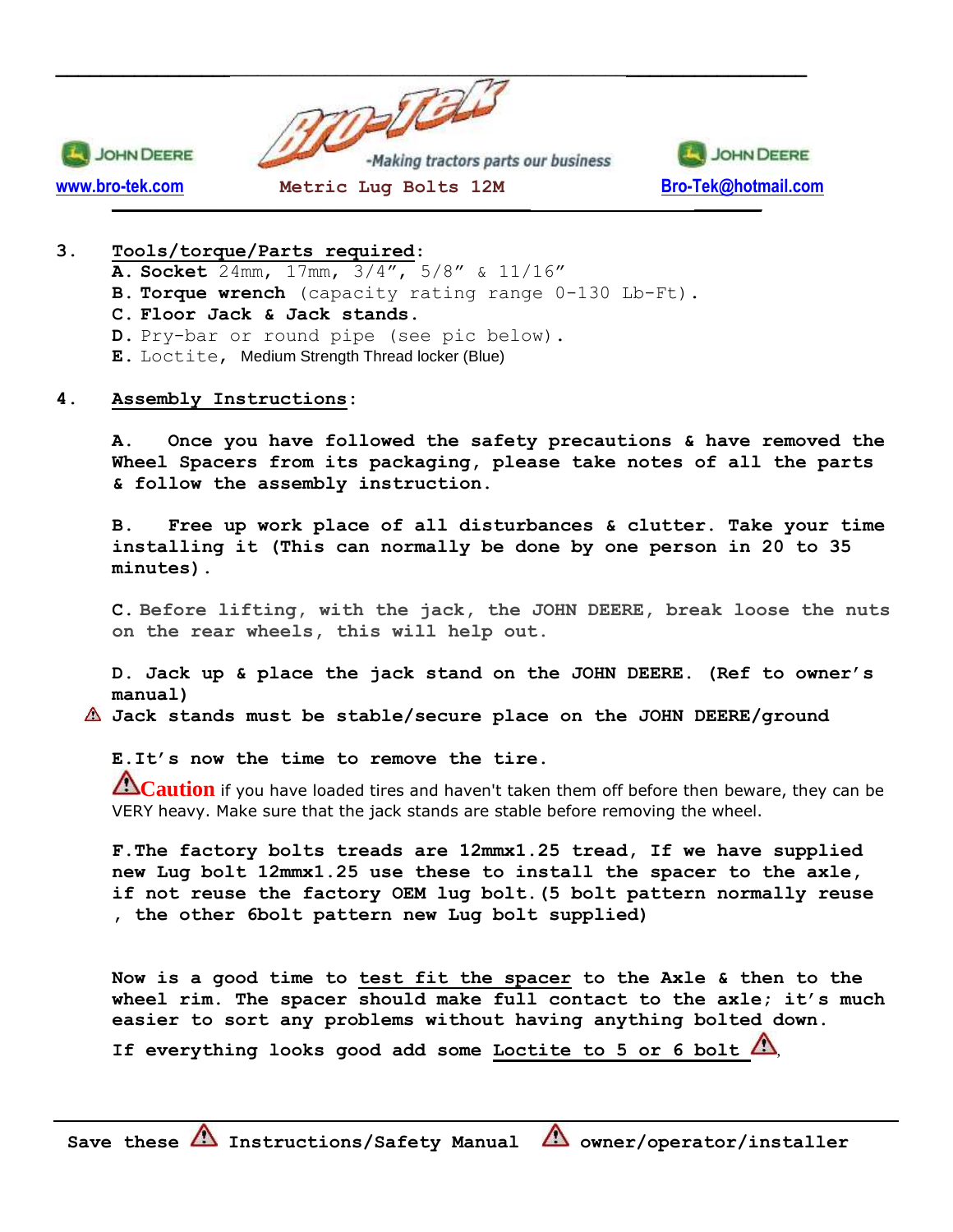

**G.To install the spacers, you will need a long bar(if hand brake is not strong enough) to hold the axle from turning .**

**careful not to damage the wheel spacers stud tread (a Wooden bar or a rag/rubber around the steel bar will help protect the treads**. Get your socket  $\&$  make sure to **reuse** the new Gold Lug bolt.  $\triangle$  The bolts have a **tapered end, make sure only tapered bolts are used to install the spacers to the axle.**

**Please take the time to make the install/Torque bolt in 3 steps. First hand tightens the bolts; Second torque the bolts to half the torque in a crisscross/Star pattern & finally torque the bolt to their final value of 70 ft. lbs for the spacers to the axle.**



**H. Reinstall the wheel & torque the nuts to 70 ft. lbs for the rear wheels.**

**We have found that having a metal shovel and rolling the tire onto it, makes the job of lining up everything must easier. One can slide the tire around, pry & lever the tire into place.**

**I. Check clearances around the Wheel, no point of contact should be noticed.** 

J. **Check everything out for clearances & binding. Recheck nuts & bolts after the first 2 hours of travel & at your regular oil change.** 

A **low speed** test drive on a bumpy terrain with steering fully rotated should reveal any problem area. Make sure to **correct the problem before any other driving.**